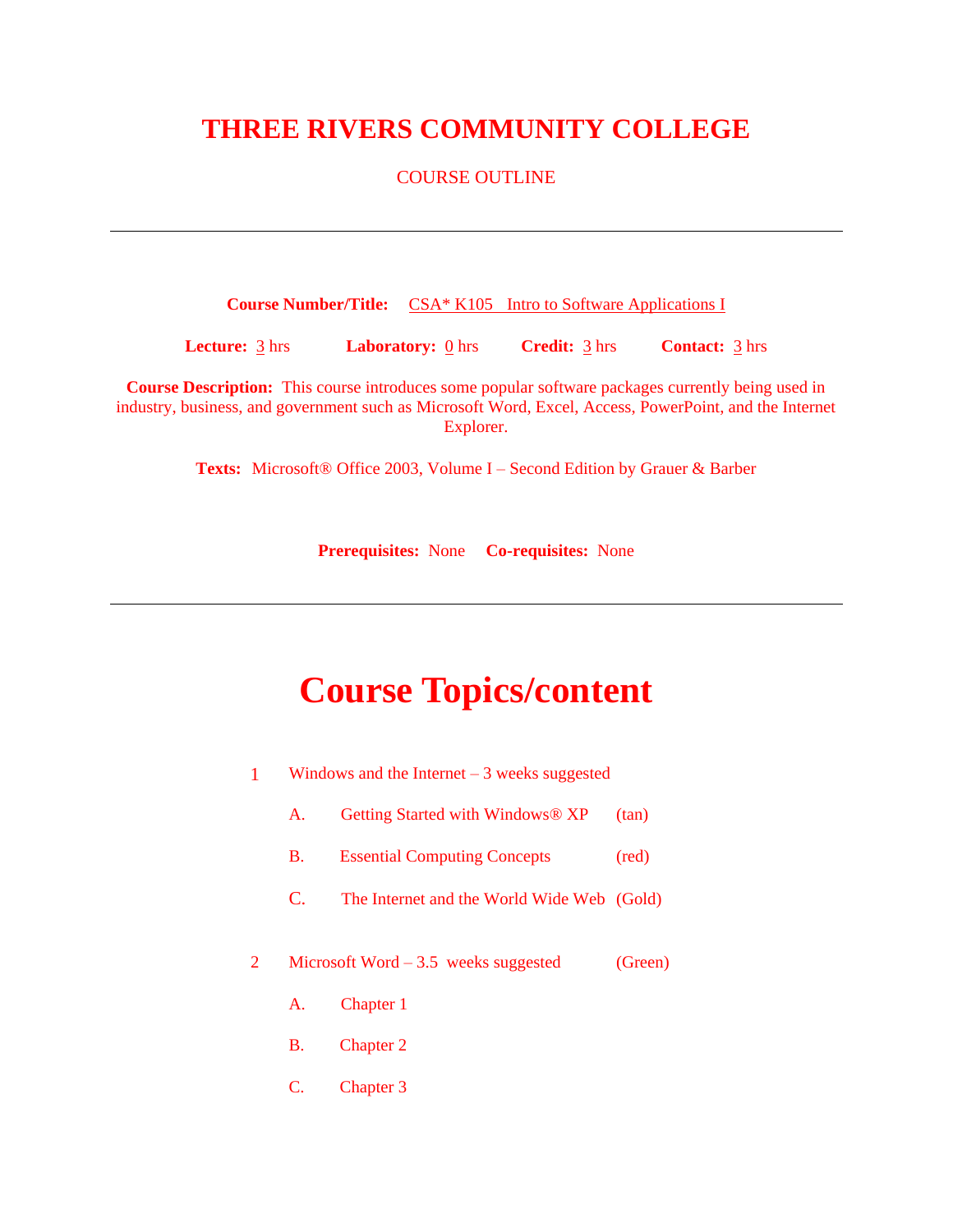| 3 |                | Microsoft Excel $-4.5$ weeks suggested   | (Coral)    |
|---|----------------|------------------------------------------|------------|
|   | $\mathbf{I}$ . | Chapter 1                                |            |
|   | II.            | <b>Chapter 2</b>                         |            |
|   | Ш.             | Chapter 3                                |            |
|   | IV.            | Chapter 4                                |            |
| 4 |                | Microsoft Access $-3$ weeks suggested    | (Blue)     |
|   | A.             | Chapter 1                                |            |
|   | <b>B</b> .     | <b>Chapter 2</b>                         |            |
| 5 |                | Microsoft PowerPoint $-1$ week suggested | (Lavender) |
|   | A.             | Chapter 1                                |            |
|   | <b>B.</b>      | <b>Chapter 2</b>                         |            |
|   |                |                                          |            |

Date: *August 21, 2003*

Prepared by: *Joyce Parker* 

Program Coordinator: *Joyce Parker*

Department Chairperson: *Anthony Benoit*

Continuation Sheet No. 2 of 2

Course Number/Title: CSA\*K105 Intro Software Applications I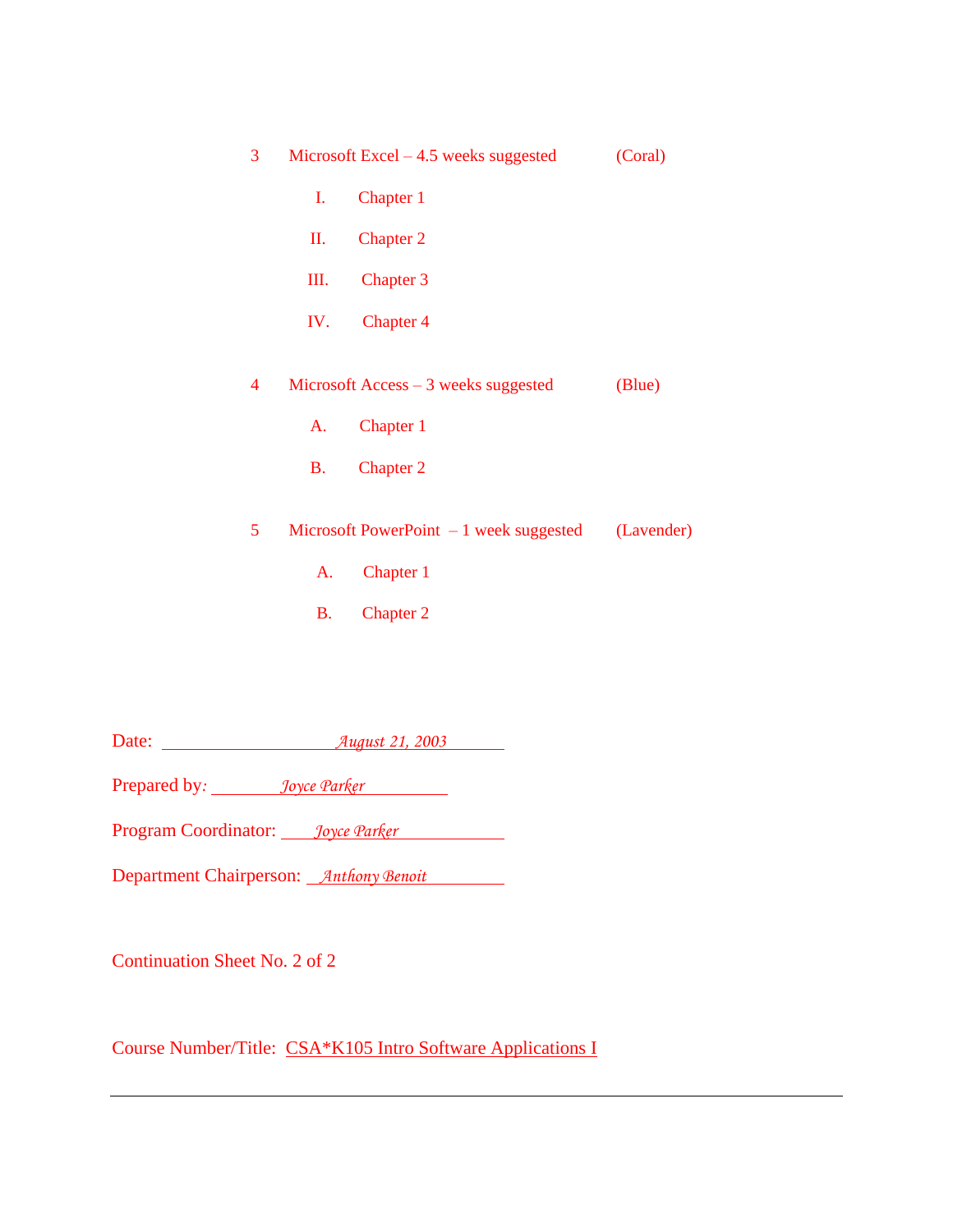### Measurable Objectives

### The student will be able to:

- 1. Identify and explain computer hardware components including RAM and storage devices
- 2. Identify the objects on the Windows desktop and the components of an individual window
	- 3. Use Windows Explorer to
	- Move, copy, and delete files and folders and retrieve them from the Recycle Bin
		- Locate files anywhere on the system
		- 4. Do a screen capture and active window capture
		- 5. Describe the Internet and its history and explain how to access it
- 6. Use a browser such as Internet Explorer to navigate the World Wide Web using URLs and hyperlinks
	- 7. Download and uncompress files
	- 8. Use a search engine to answer an assigned question
		- 9. Use MS Word to
		- Create, save, retrieve, and print a document
			- Edit content and check spelling
			- Format characters and paragraphs
				- Include and format graphics
				- 10. Use MS Excel to
			- Create, save, and retrieve a workbook
		- Print-preview, and print a worksheet, chart or workbook
			- Format a worksheet
	- Insert and delete rows and columns and copy and/or move ranges
	- Create cell formulas with both relative and absolute addressing